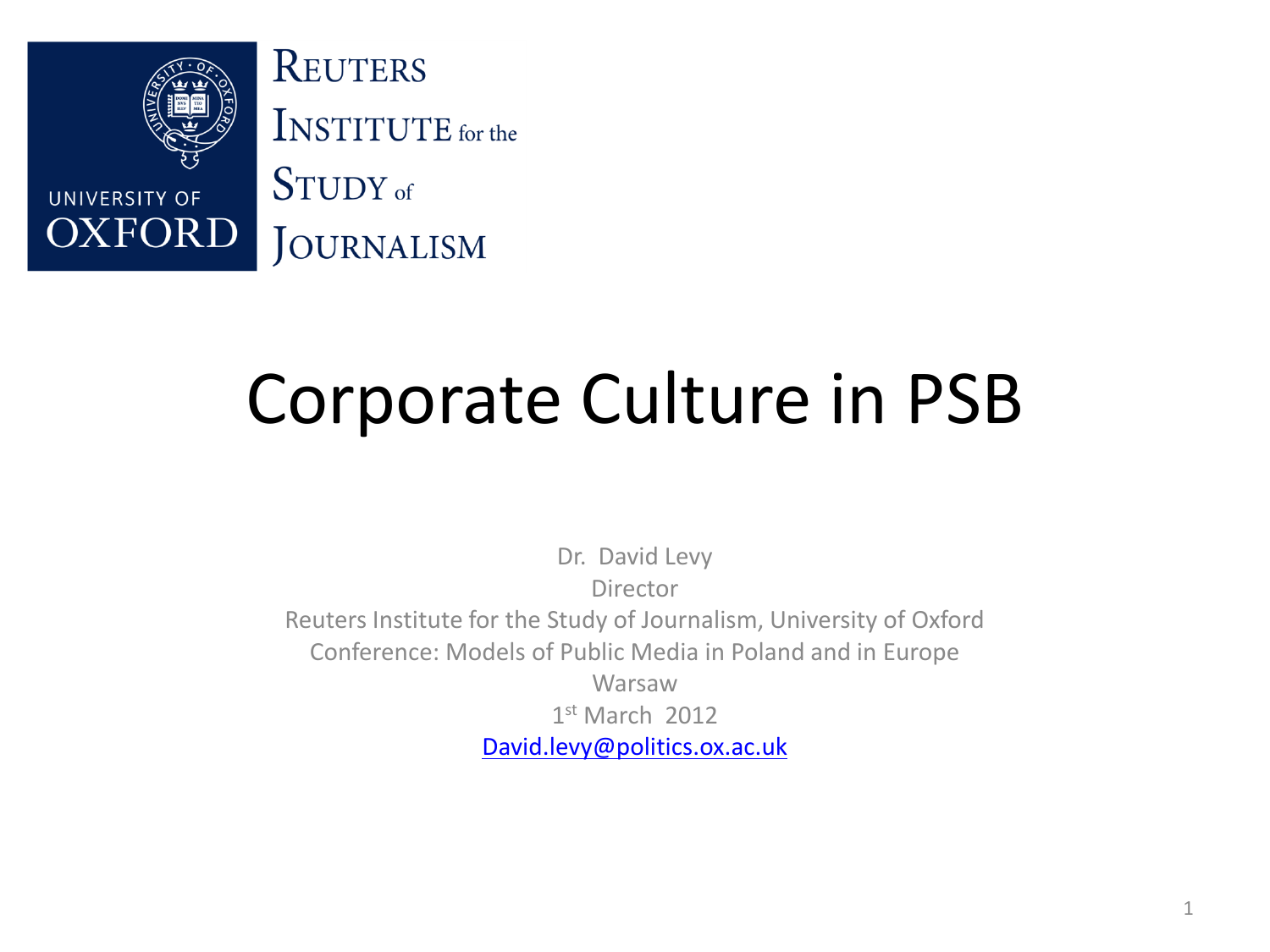## PSB systems?

- Each 'system' unique
- Common trends/challenges?
- Indicative solutions?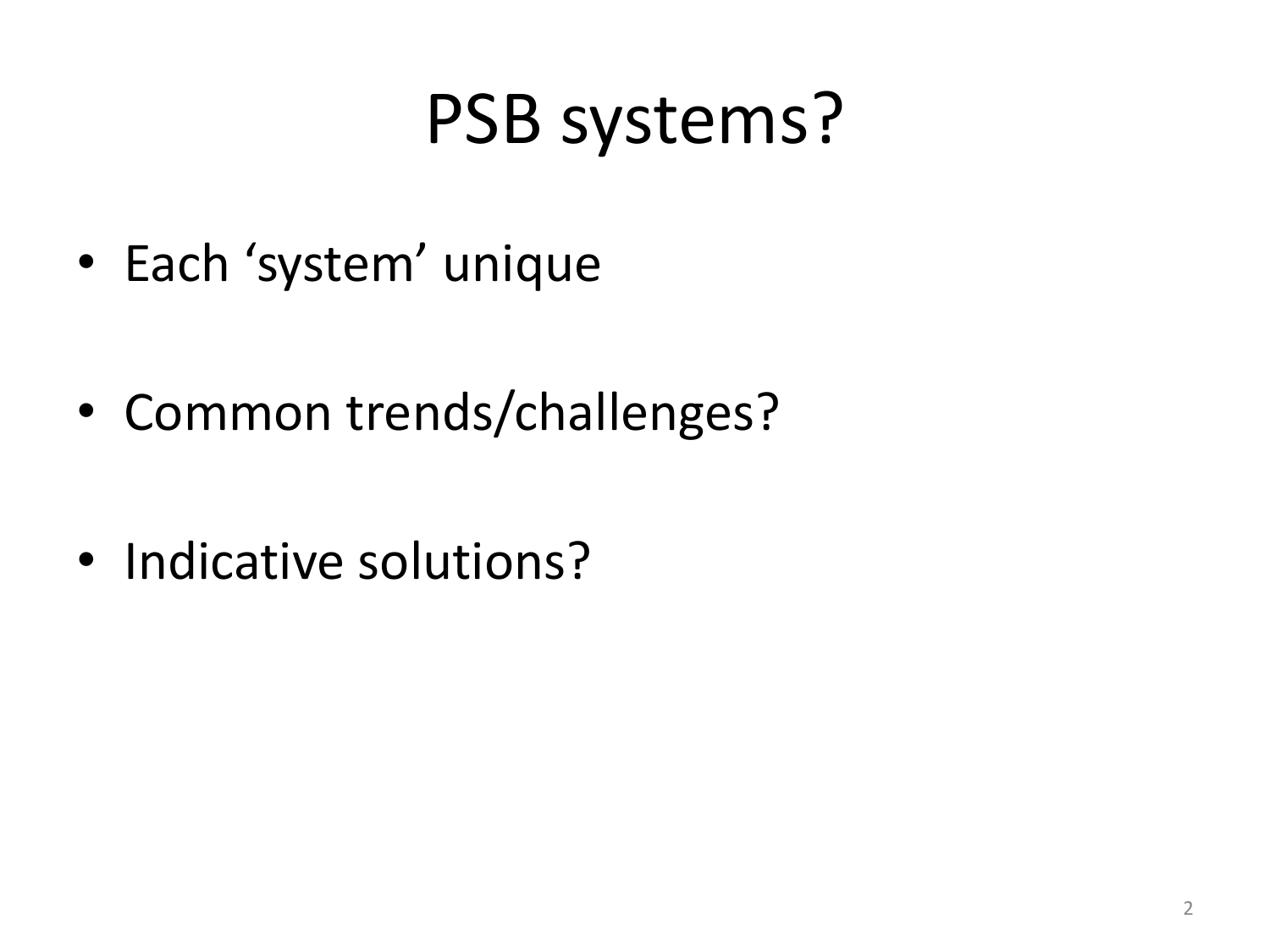## New Challenges

#### Technology & Markets

- Digitalisation & Internet > choice & competition
- New approach to PSB

#### Consumer behavior

- Multiple sources of news/multitasking
- Social media & interaction

#### Adaptation?

- Services
- Managerial
- Culture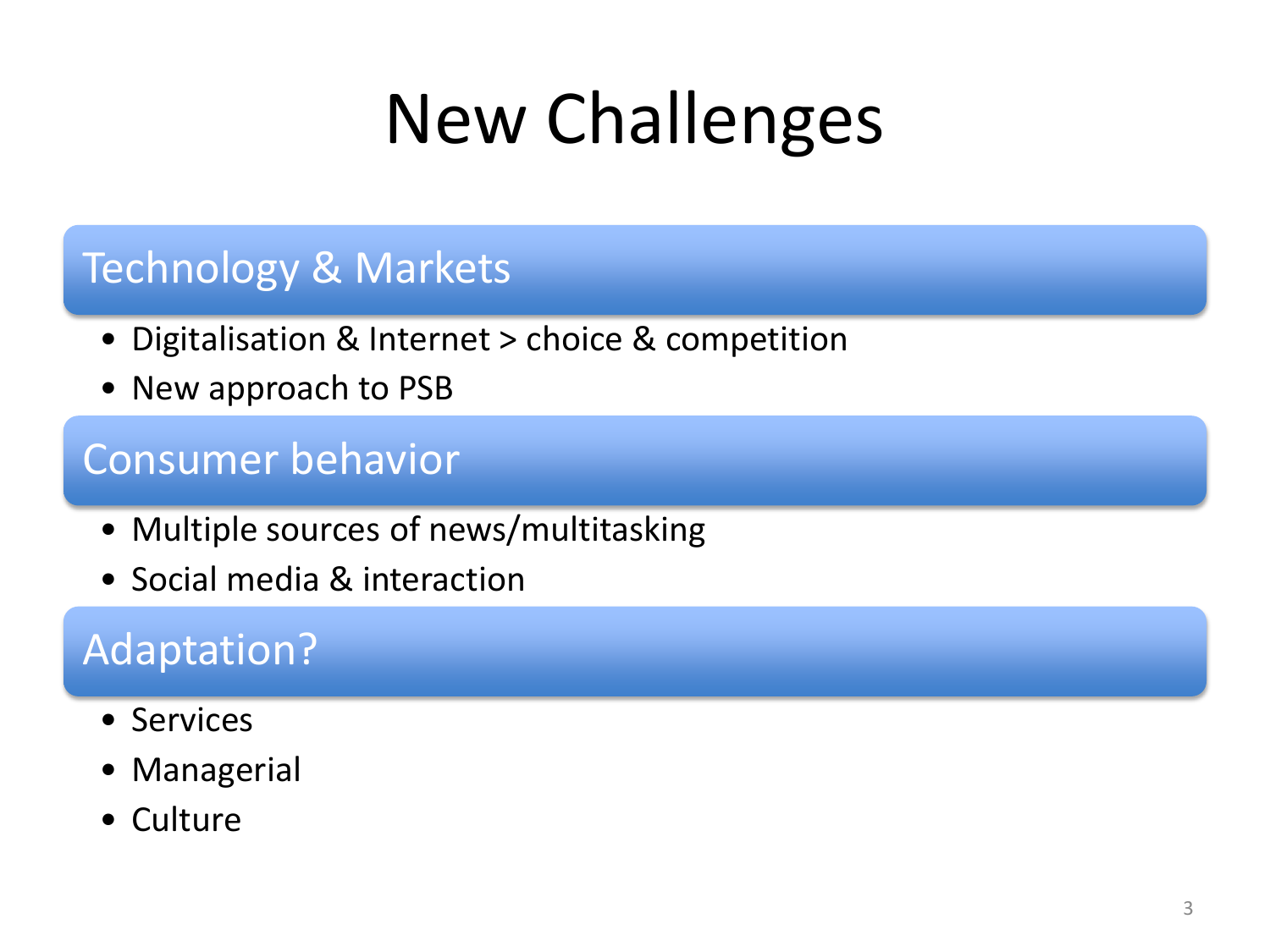## Complex expectations

- •Multiple goals and measures
	- Efficiency
	- Effectiveness
	- Audience reach/share
	- Commercial Revenues/Distinctiveness
- •Multi-layered Policymaking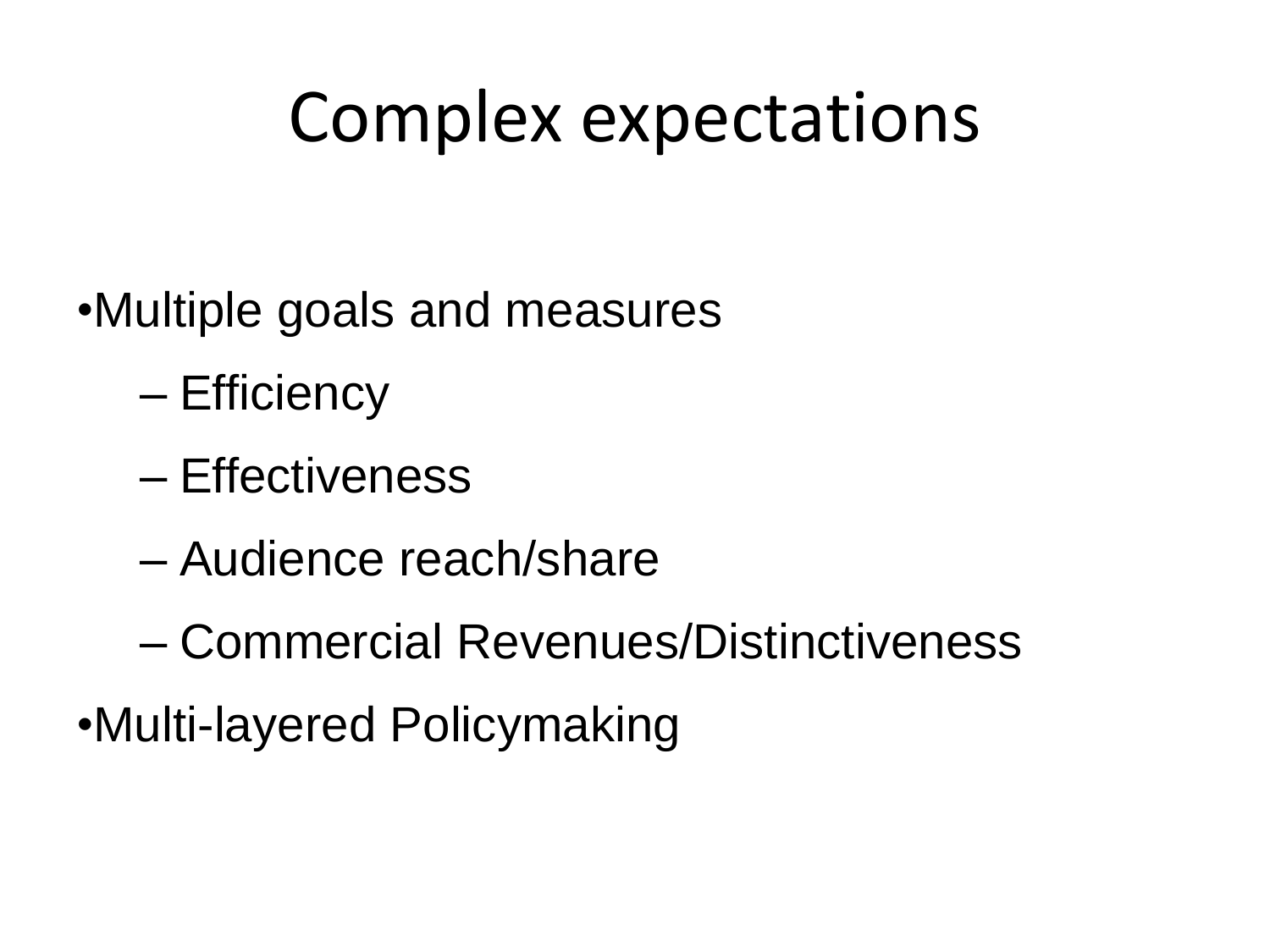# Multiple lines of accountability

- Accountability to multiple stakeholders
	- Government
	- Parliament
	- Industry
		- Producers/competitors/trade unions
	- Opinion formers/creative community
- The Audience?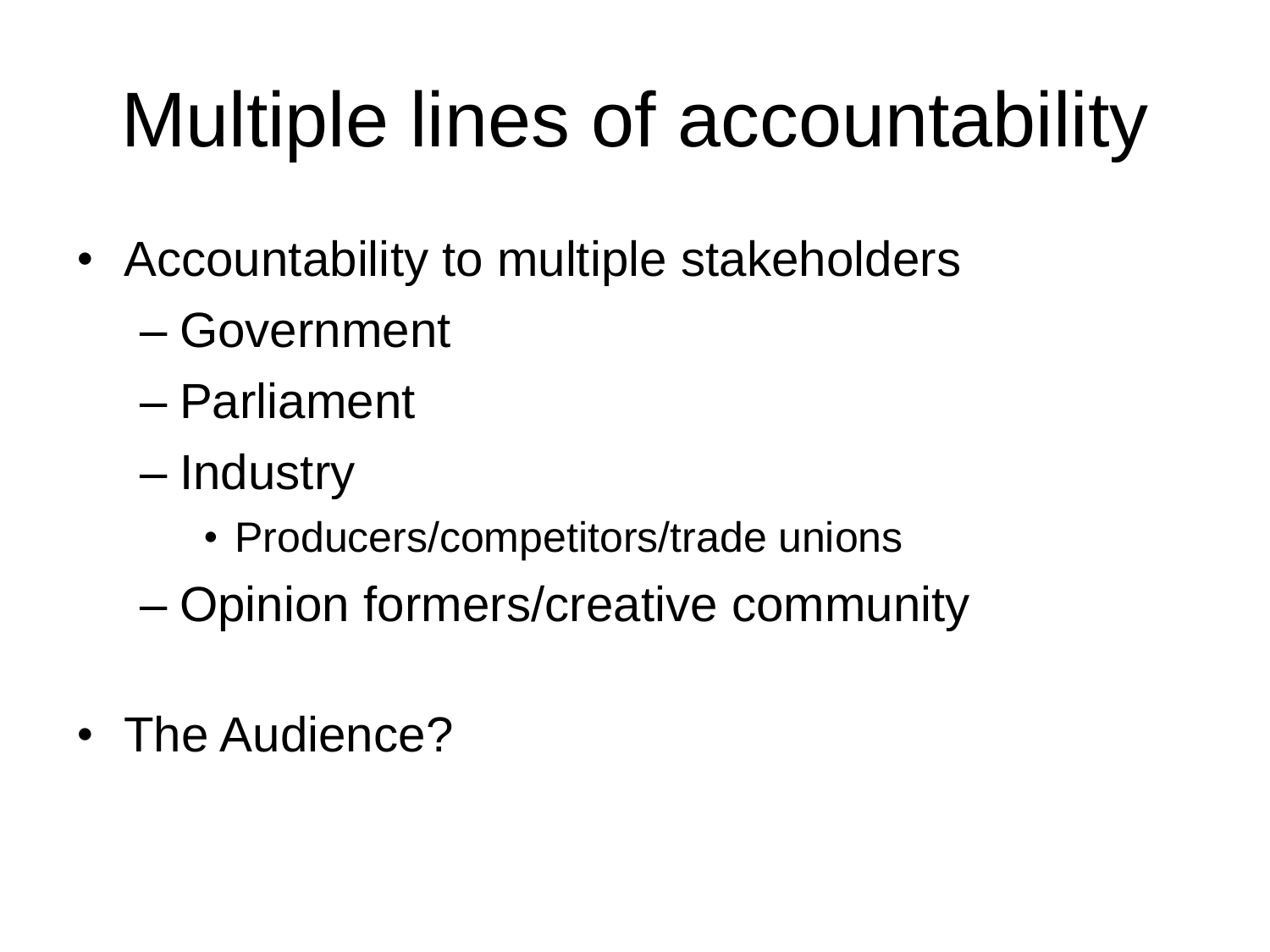# Modernisation

- Using new delivery systems
	- Retaining existing audiences
	- Reaching new audiences
	- Maximising impact of expensive content
- But places PSB in conflict with competitors
- Balancing modernisation with market impact?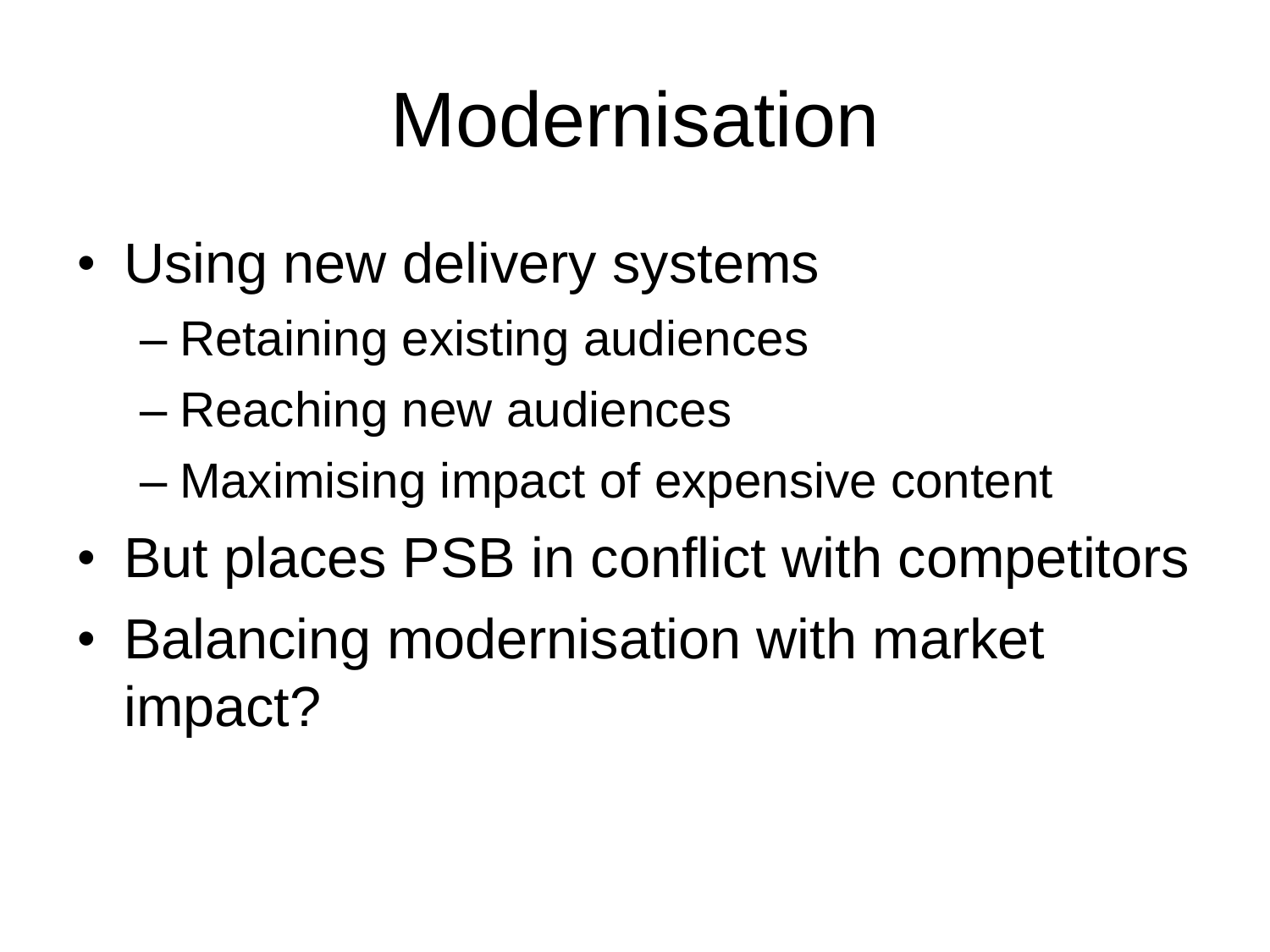# Why Culture?

### Conventional PSB toolkit

- Governance/Regulation
- Independence
- Funding

### Culture matters

- Incomplete contracts/new challenges
- Success depends on people

### Two dimensions

- Political culture
- Corporate culture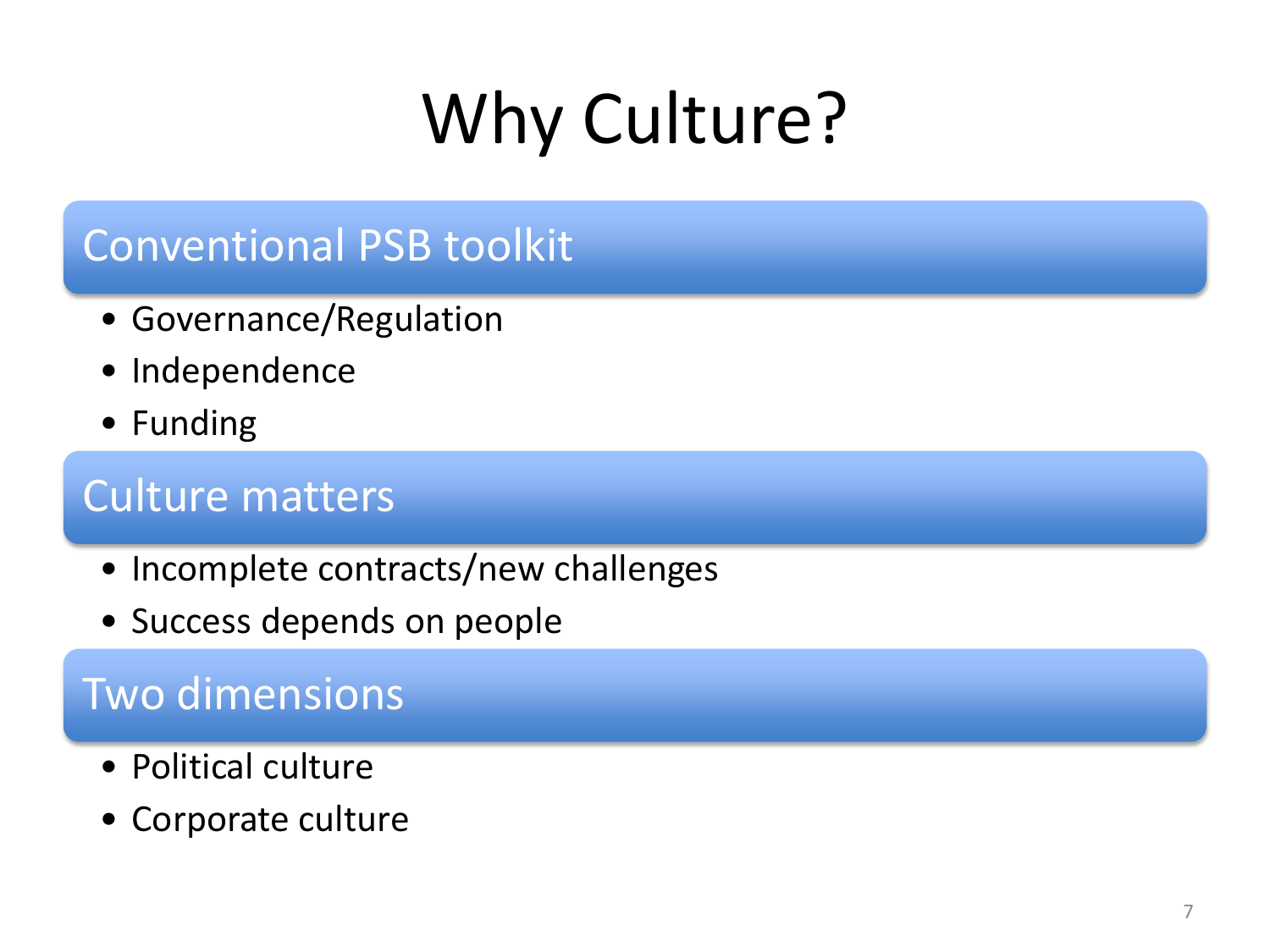# Internal facing Culture

- Foster Creativity & innovation
	- Safe spaces to experiment
	- But avoid bureaucratic culture
- Foster technical innovation
	- Develop staff
	- Bring in new skills
- Value for money
	- Focus Investment on clear objectives
	- Measurement of both Efficiency and effectiveness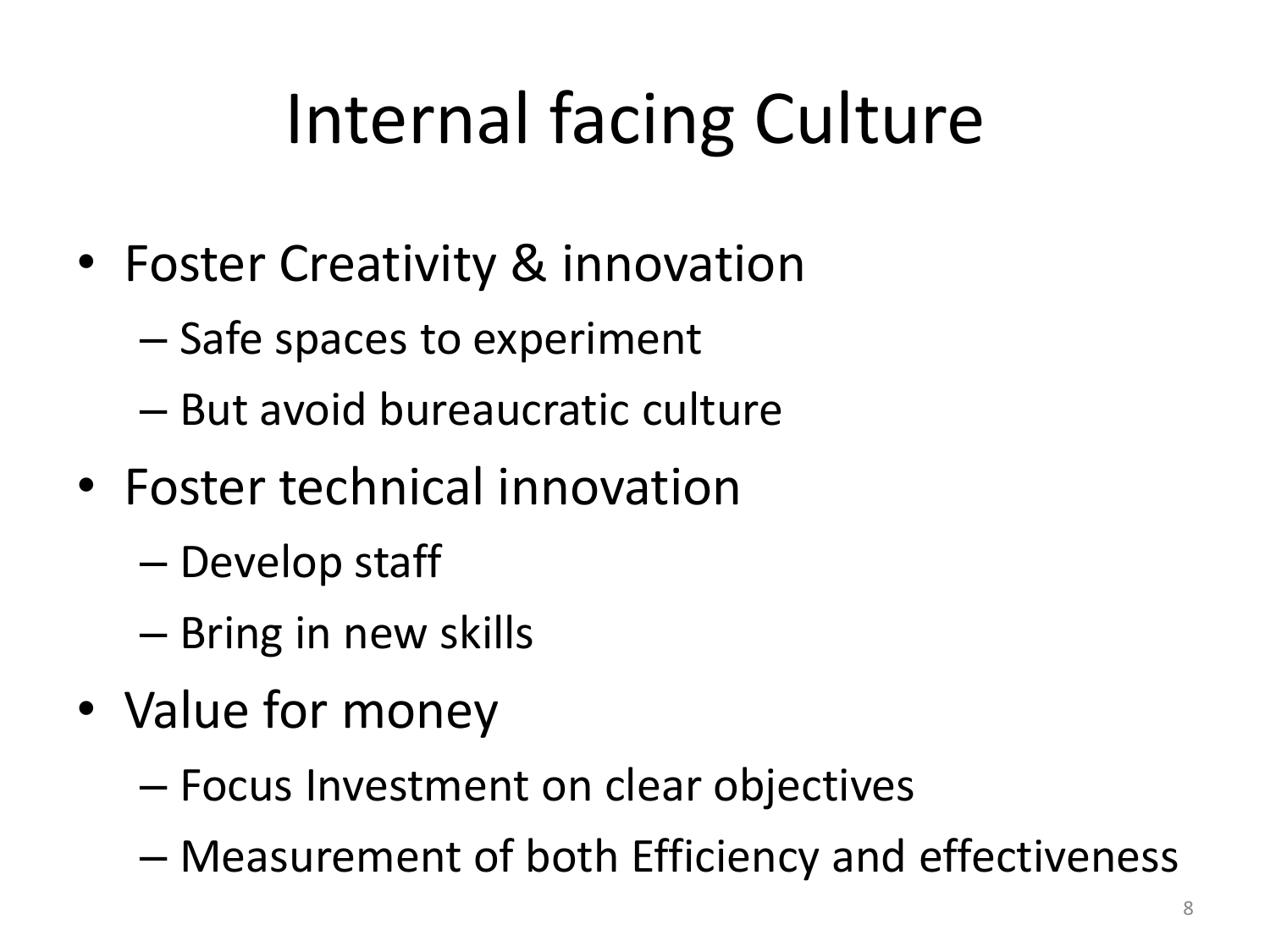## External Facing Culture

• Accountability

– To audiences as well as politicians

- Autonomy & Independence
	- To protect creativity & journalistic autonomy
- Market focused, not market following
	- Competitive and distinctive
	- Compete where adds value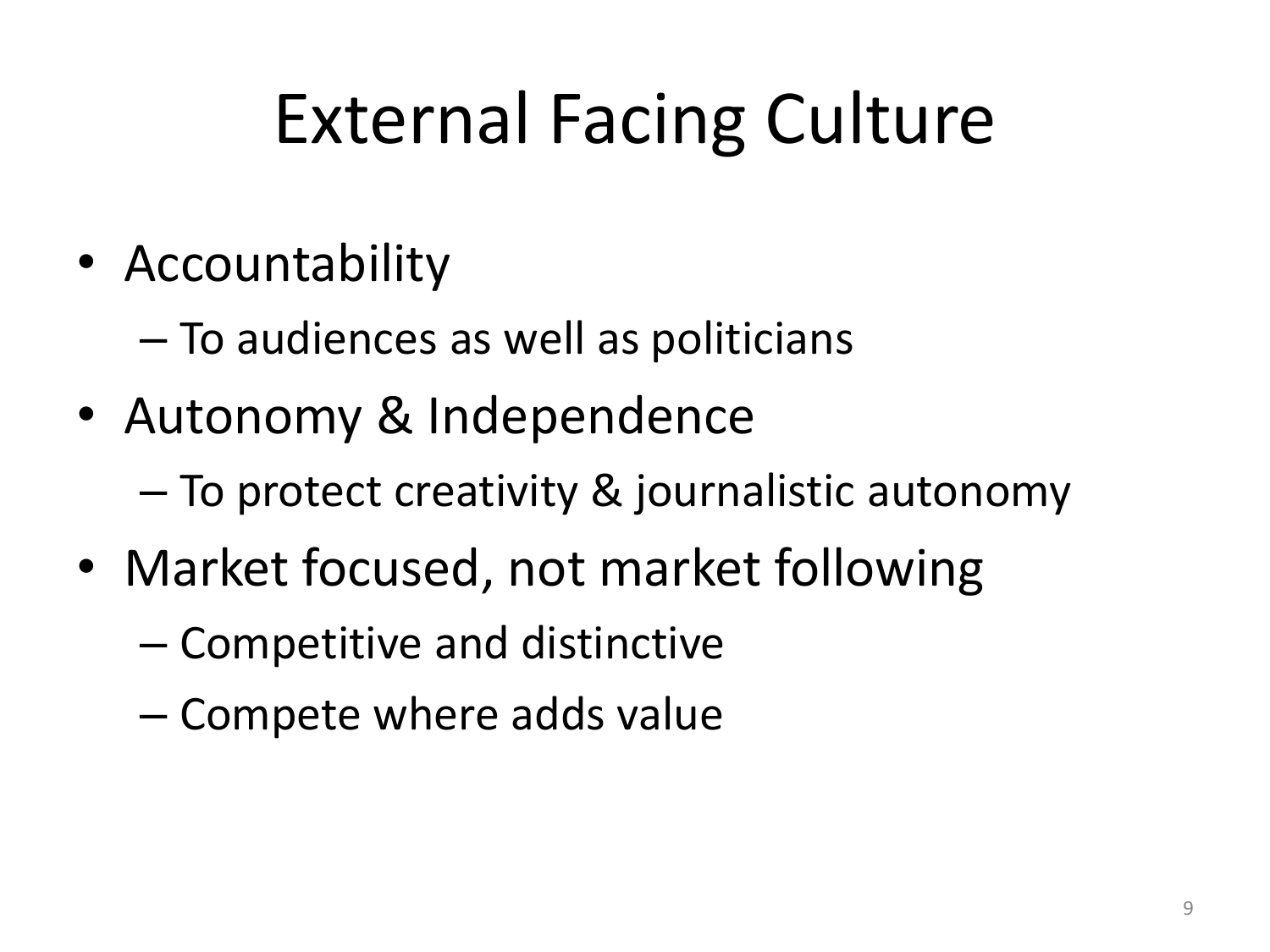## The dilemma

- Foster innovation & creativity required in challenging times….
- While remaining distinctive...
- …combining accountability & efficiency…
- + journalistic and managerial independence!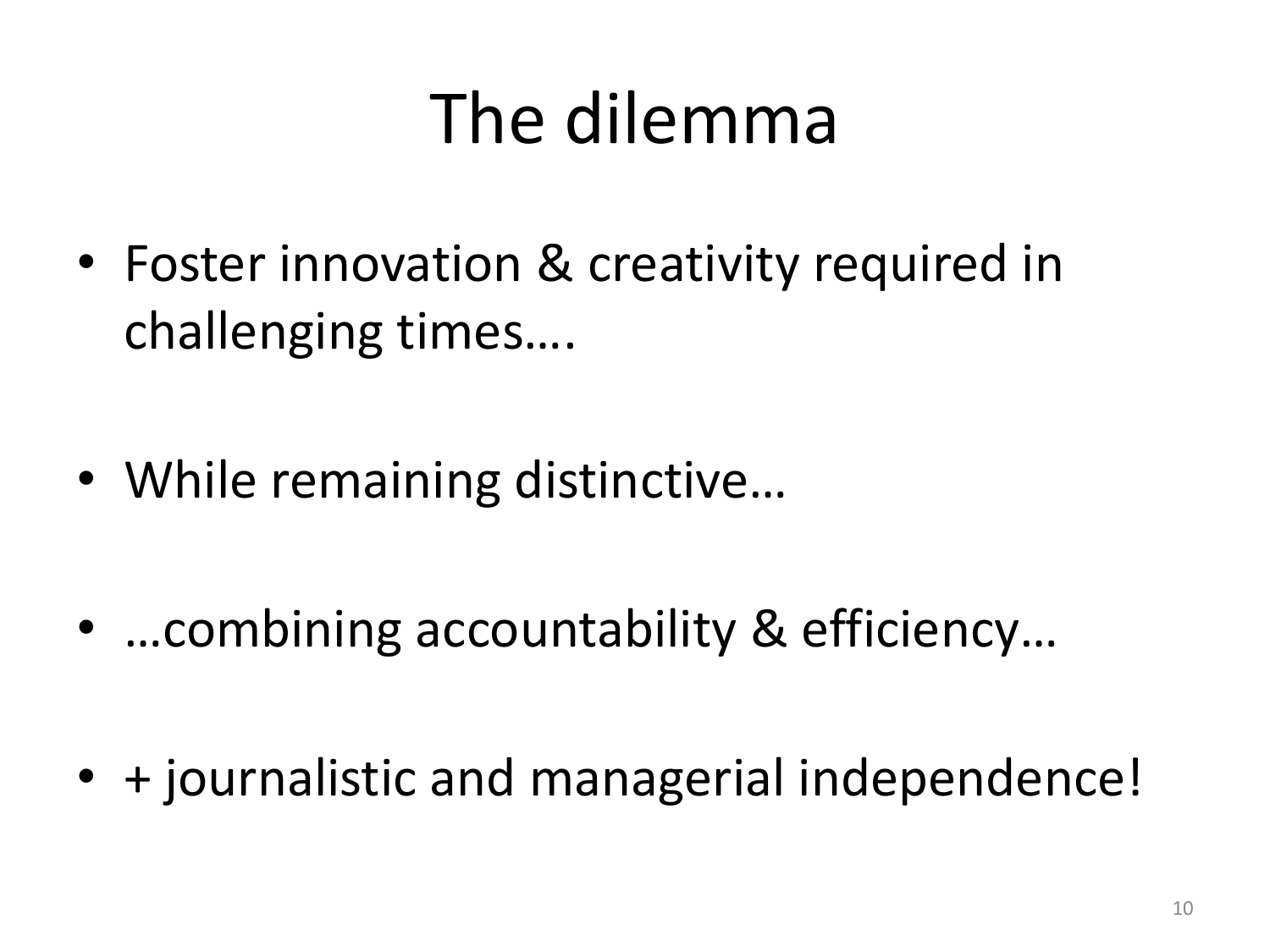## BBC Model Constitution & Culture

### BBC Charter guarantees independence



#### But what matters…

- Reputation and popularity
- Culture of professionalism rather than placemen
- Competitive journalists & programme makers
- BBC Trustees individuals not representatives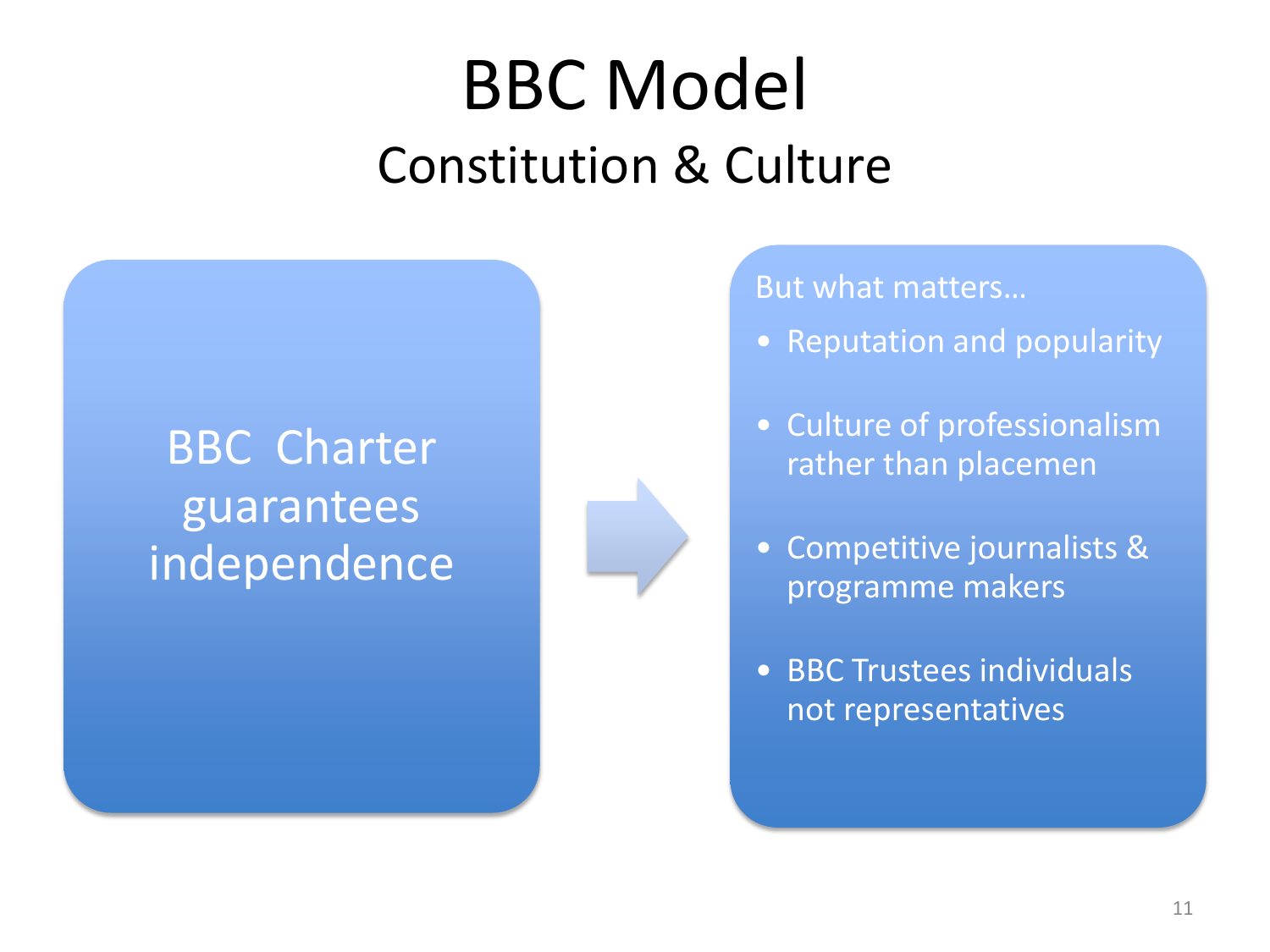## French Model Contract based

State writes detailed contract with regular review



Prescribe & Control

- Detailed requirements
- Annual reviews
- State stays close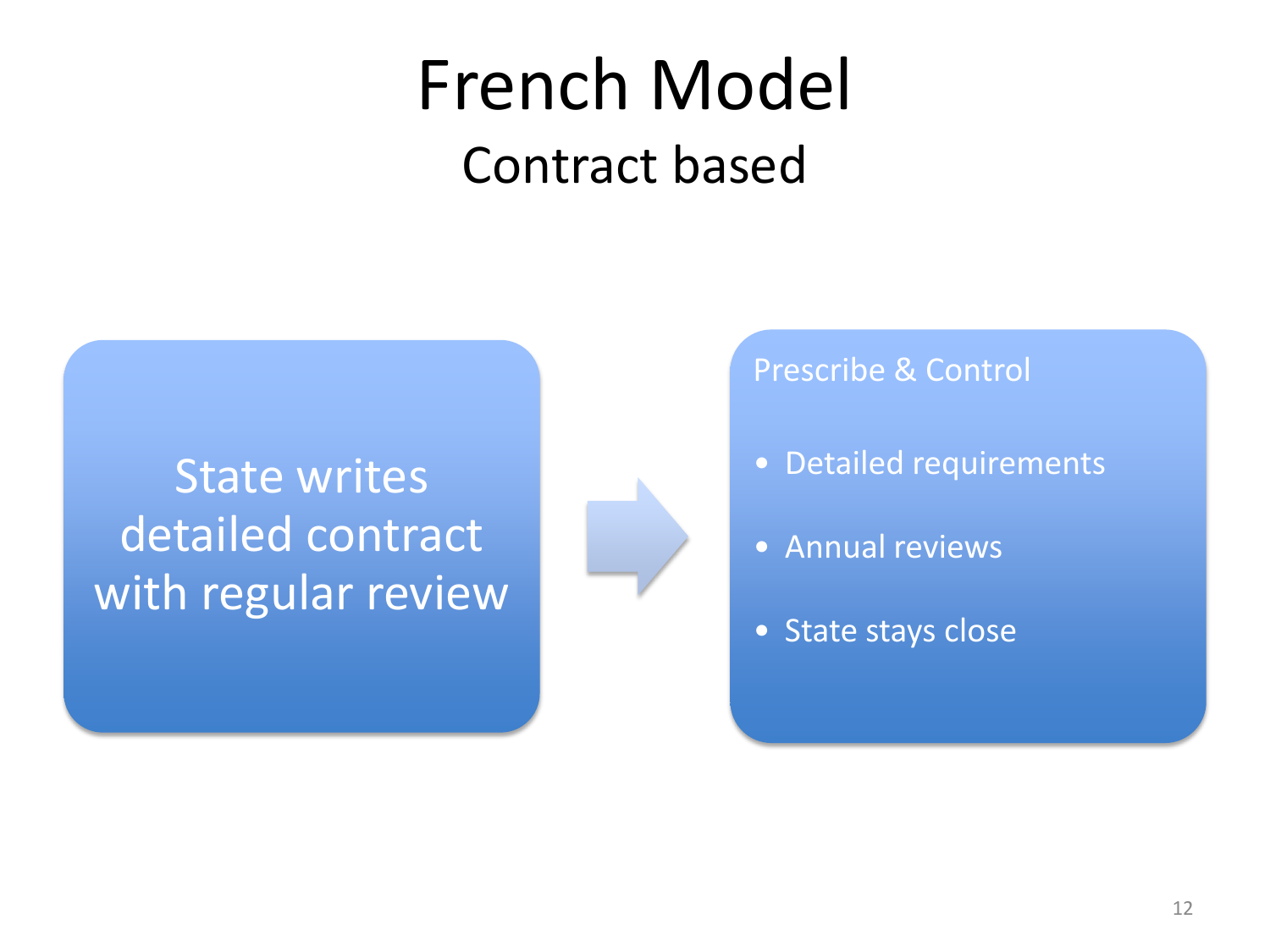### Elements for PSB success in challenging times

#### **Effective Governance**

### Independence

### Accountability

### **Efficiency**

#### **Cultures**

#### Political Culture

- Values Independence
- Trust and delegate
- Accountability to audience not state

#### Corporate Culture

- High trust
- Values initiative & creativity
- Open to renewal
- Competition welcomed
- Focus on distinctive output
- User as citizen +consumer